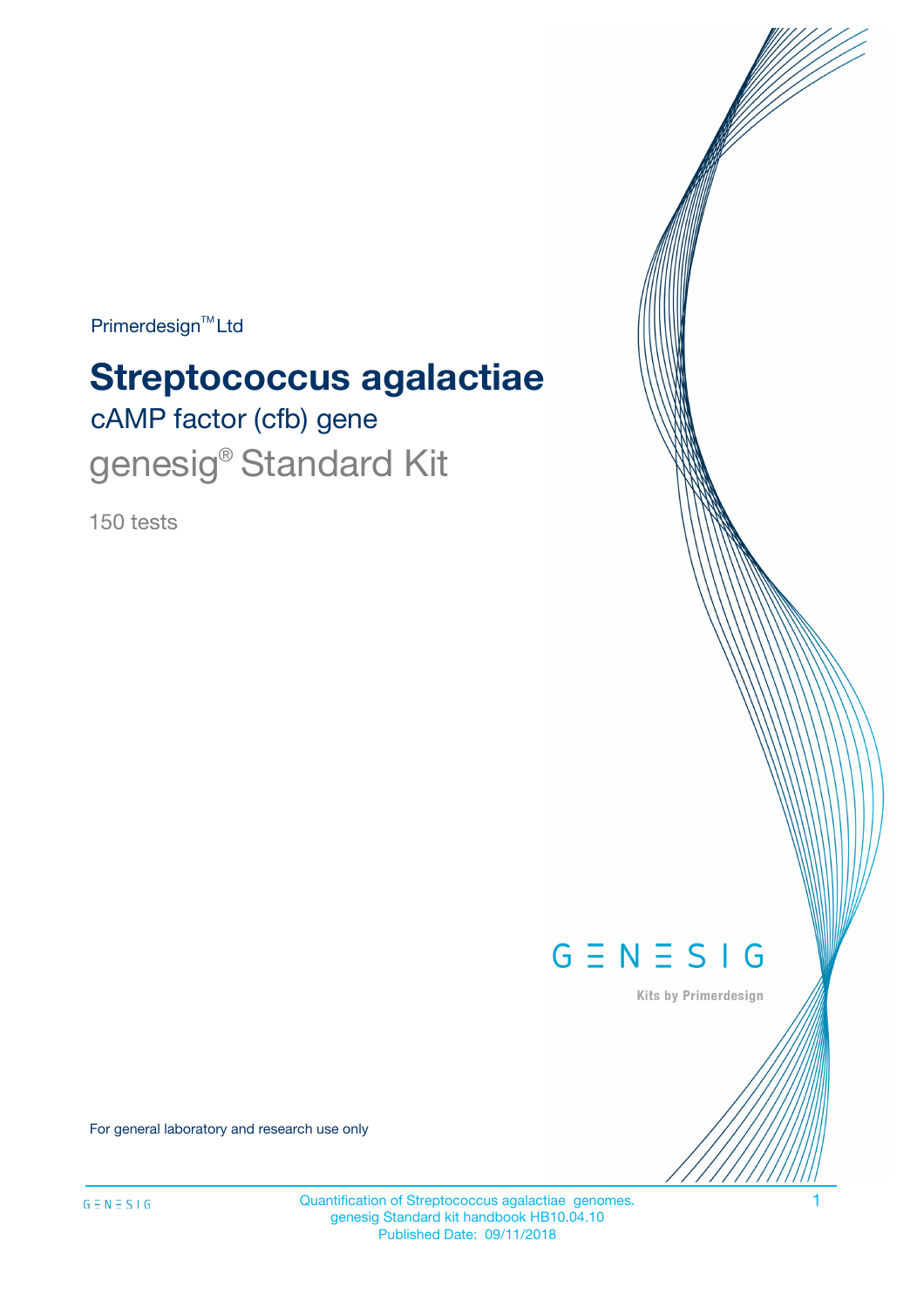### Introduction to Streptococcus agalactiae

Streptococcus is a genus of non-motile, Gram-negative bacteria which are characteristically round or oval in shape and are usually found in pairs or chains. Species within this genus have genomes of around 2Mbp in length.

Streptococci infections are divided into one of several groups, of which groups A and B are the

most significant, causing the most devastating human diseases.

Group B infections cause illness in people with weakened immune systems including pregnant women, new born babies and the elderly. In most cases, the bacteria can be found in the gastrointestinal, urinary or genital tract but do not cause symptoms unless they infect the blood stream.

In new-born babies, early-onset Group B streptococcus (GBS) infections result in poor feeding, lethargy and low blood pressure which can be fatal in around 12% of cases. Late onset GBS is classified as when symptoms are shown more than 2 days after birth and account for only 10% of the GBS cases in new born babies. Late onset infections usually result in meningitis with septicemia.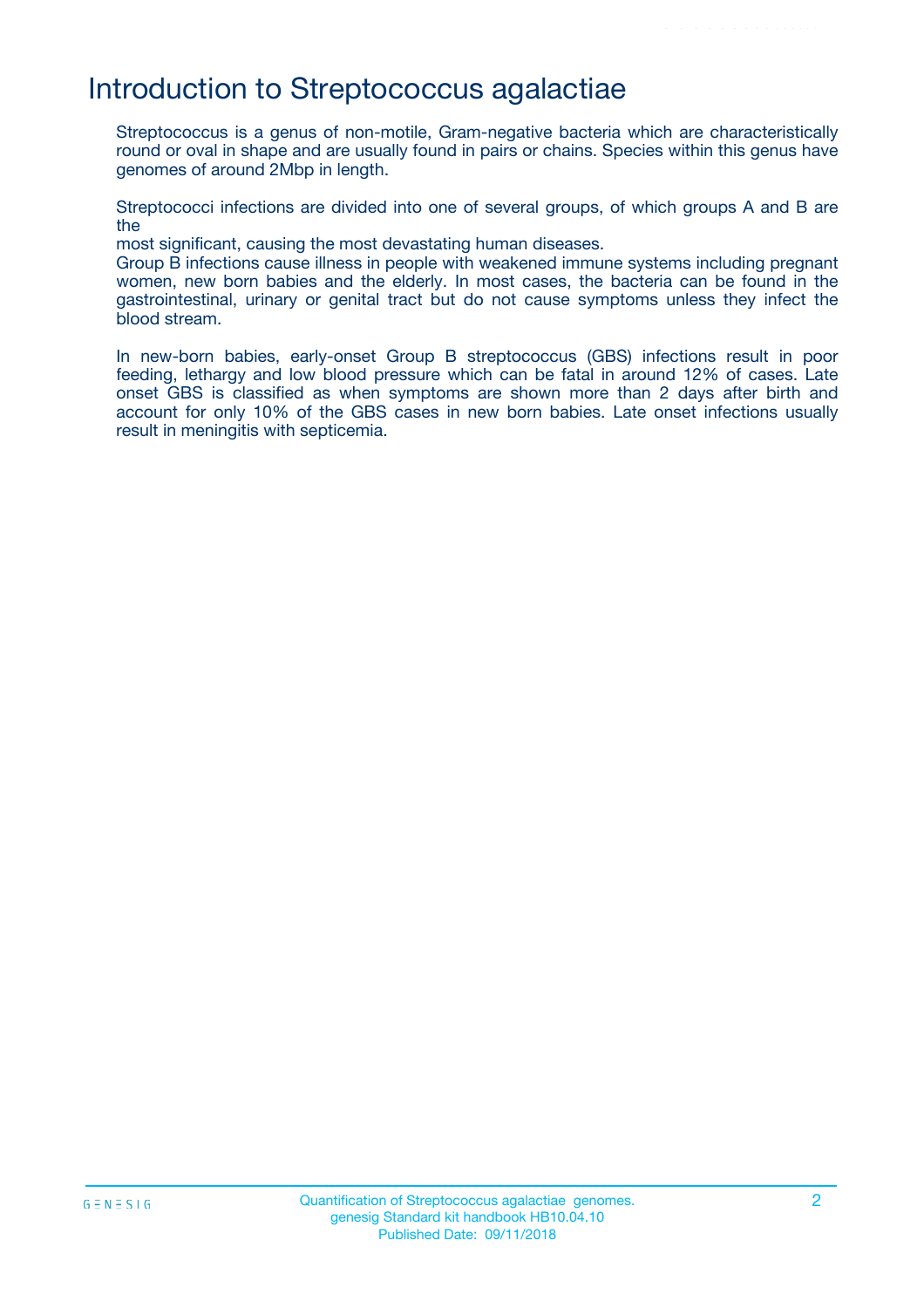

The Primerdesign genesig Kit for Streptococcus agalactiae (S.agalactiae) genomes is designed for the in vitro quantification of S.agalactiae genomes. The kit is designed to have a broad detection profile. Specifically, the primers represent 100% homology with over 95% of the NCBI database reference sequences available at the time of design.

The dynamics of genetic variation means that new sequence information may become available after the initial design. Primerdesign periodically reviews the detection profiles of our kits and when required releases new versions.

The primer and probe share 100% homology with over 95% of reference sequences in the NCBI database at the time of product launch.

If you require further information, or have a specific question about the detection profile of this kit then please send an e.mail to enquiry@primerdesign.co.uk and our bioinformatics team will answer your question.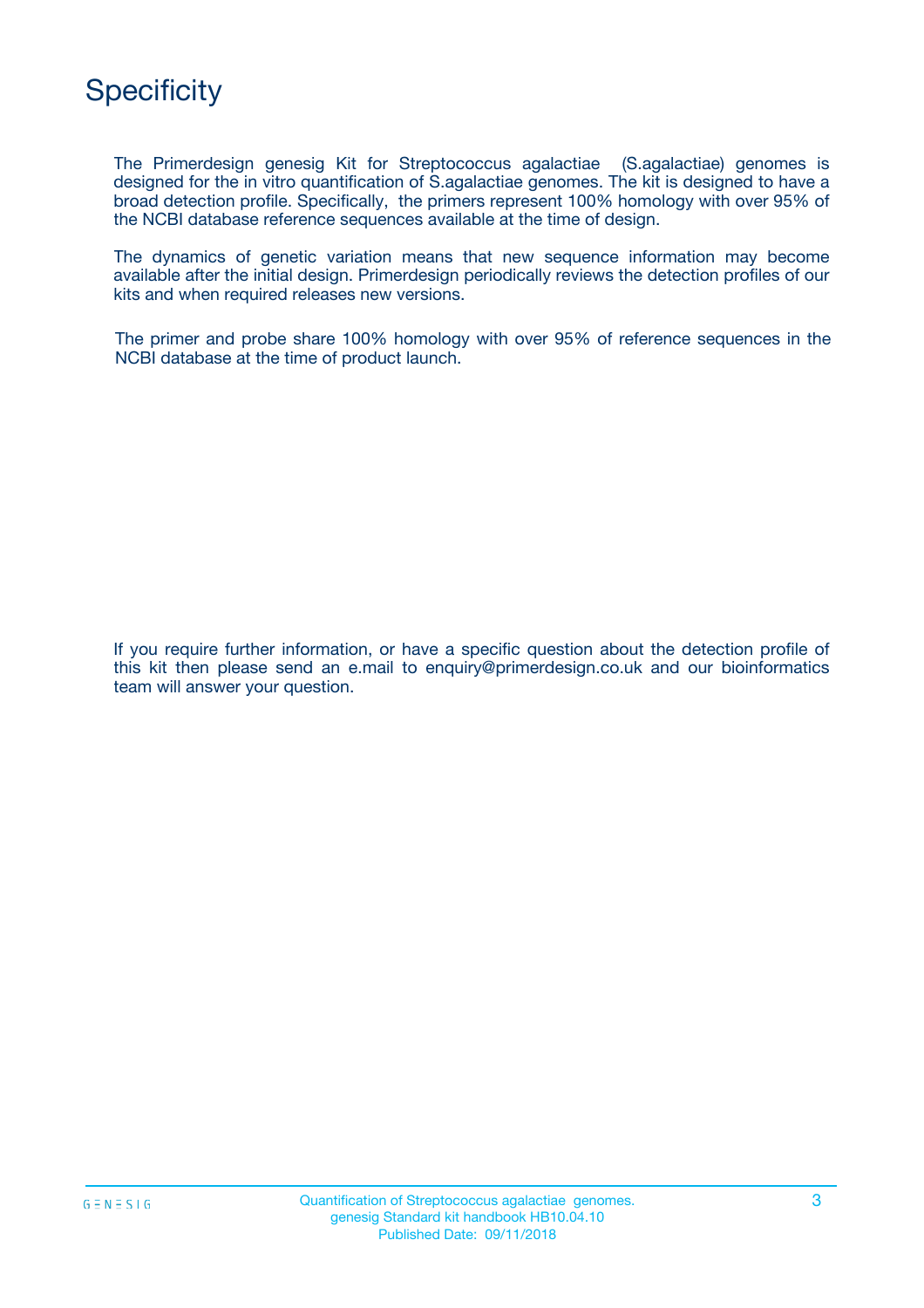# Kit contents

- **S.agalactiae specific primer/probe mix (150 reactions BROWN)** FAM labelled
- **S.agalactiae positive control template (for Standard curve RED)**
- **RNase/DNase free water (WHITE)** for resuspension of primer/probe mixes
- **Template preparation buffer (YELLOW)** for resuspension of positive control template and standard curve preparation

# Reagents and equipment to be supplied by the user

#### **Real-time PCR Instrument**

#### **Extraction kit**

This kit is recommended for use with genesig Easy DNA/RNA extraction kit. However, it is designed to work well with all processes that yield high quality RNA and DNA with minimal PCR inhibitors.

#### **oasig**TM **lyophilised or Precision**®**PLUS 2X qPCR Master Mix**

This kit is intended for use with oasig or PrecisionPLUS2X qPCR Master Mix.

**Pipettors and Tips**

**Vortex and centrifuge**

**Thin walled 1.5 ml PCR reaction tubes**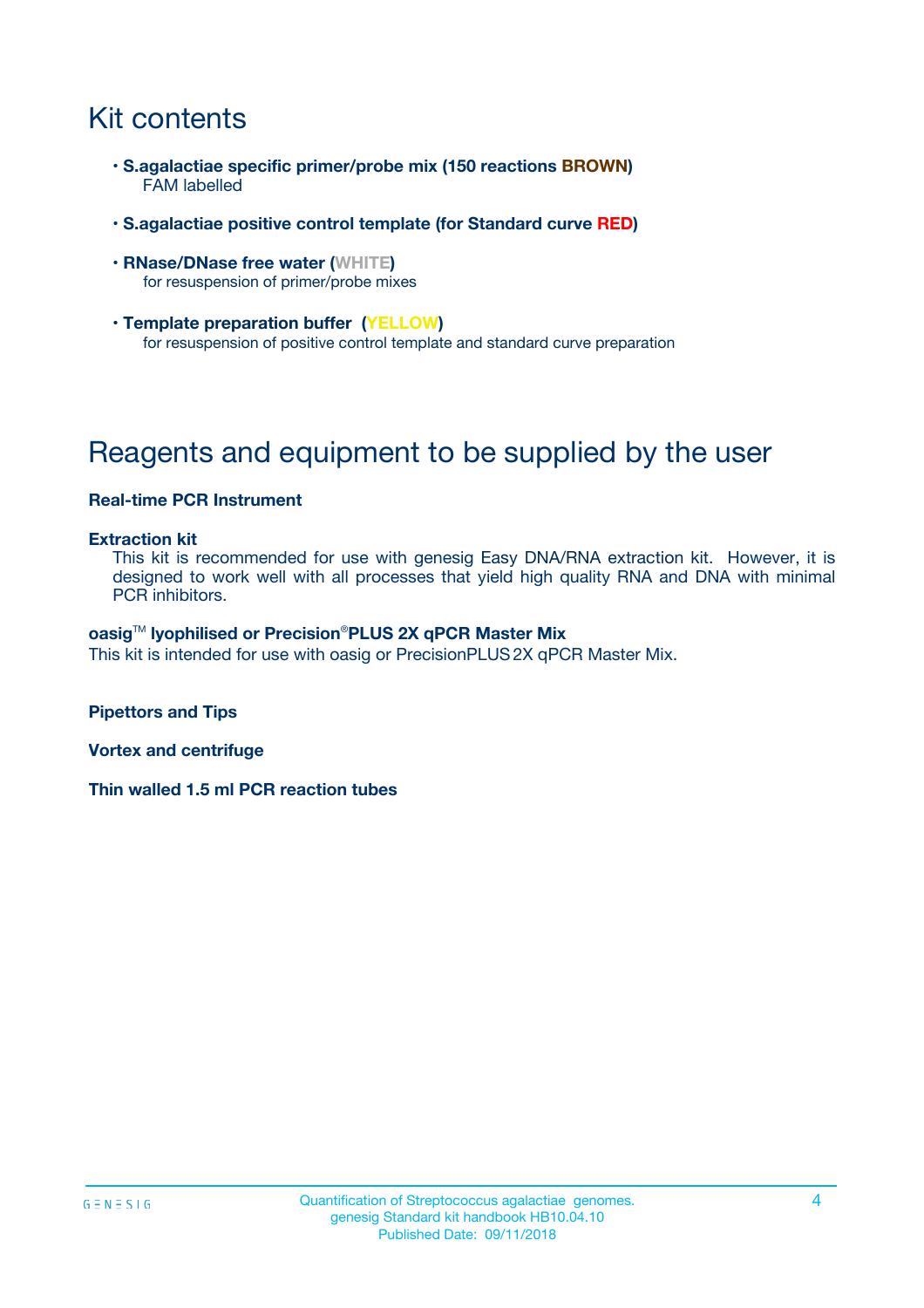### Kit storage and stability

This kit is stable at room temperature but should be stored at -20ºC on arrival. Once the lyophilised components have been resuspended they should not be exposed to temperatures above -20°C for longer than 30 minutes at a time and unnecessary repeated freeze/thawing should be avoided. The kit is stable for six months from the date of resuspension under these circumstances.

If a standard curve dilution series is prepared this can be stored frozen for an extended period. If you see any degradation in this serial dilution a fresh standard curve can be prepared from the positive control.

Primerdesign does not recommend using the kit after the expiry date stated on the pack.

### Suitable sample material

All kinds of sample material suited for PCR amplification can be used. Please ensure the samples are suitable in terms of purity, concentration, and DNA integrity. Always run at least one negative control with the samples. To prepare a negative-control, replace the template DNA sample with RNase/DNase free water.

### Dynamic range of test

Under optimal PCR conditions genesig S.agalactiae detection kits have very high priming efficiencies of >95% and can detect less than 100 copies of target template.

### Notices and disclaimers

This product is developed, designed and sold for research purposes only. It is not intended for human diagnostic or drug purposes or to be administered to humans unless clearly expressed for that purpose by the Food and Drug Administration in the USA or the appropriate regulatory authorities in the country of use. During the warranty period Primerdesign genesig detection kits allow precise and reproducible data recovery combined with excellent sensitivity. For data obtained by violation to the general GLP guidelines and the manufacturer's recommendations the right to claim under guarantee is expired. PCR is a proprietary technology covered by several US and foreign patents. These patents are owned by Roche Molecular Systems Inc. and have been sub-licensed by PE Corporation in certain fields. Depending on your specific application you may need a license from Roche or PE to practice PCR. Additional information on purchasing licenses to practice the PCR process may be obtained by contacting the Director of Licensing at Roche Molecular Systems, 1145 Atlantic Avenue, Alameda, CA 94501 or Applied Biosystems business group of the Applera Corporation, 850 Lincoln Centre Drive, Foster City, CA 94404. In addition, the 5' nuclease assay and other homogeneous amplification methods used in connection with the PCR process may be covered by U.S. Patents 5,210,015 and 5,487,972, owned by Roche Molecular Systems, Inc, and by U.S. Patent 5,538,848, owned by The Perkin-Elmer Corporation.

### Trademarks

Primerdesign™ is a trademark of Primerdesign Ltd.

genesig $^\circledR$  is a registered trademark of Primerdesign Ltd.

The PCR process is covered by US Patents 4,683,195, and 4,683,202 and foreign equivalents owned by Hoffmann-La Roche AG. BI, ABI PRISM® GeneAmp® and MicroAmp® are registered trademarks of the Applera Genomics (Applied Biosystems Corporation). BIOMEK® is a registered trademark of Beckman Instruments, Inc.; iCycler™ is a registered trademark of Bio-Rad Laboratories, Rotor-Gene is a trademark of Corbett Research. LightCycler™ is a registered trademark of the Idaho Technology Inc. GeneAmp®, TaqMan® and AmpliTaqGold® are registered trademarks of Roche Molecular Systems, Inc., The purchase of the Primerdesign reagents cannot be construed as an authorization or implicit license to practice PCR under any patents held by Hoffmann-LaRoche Inc.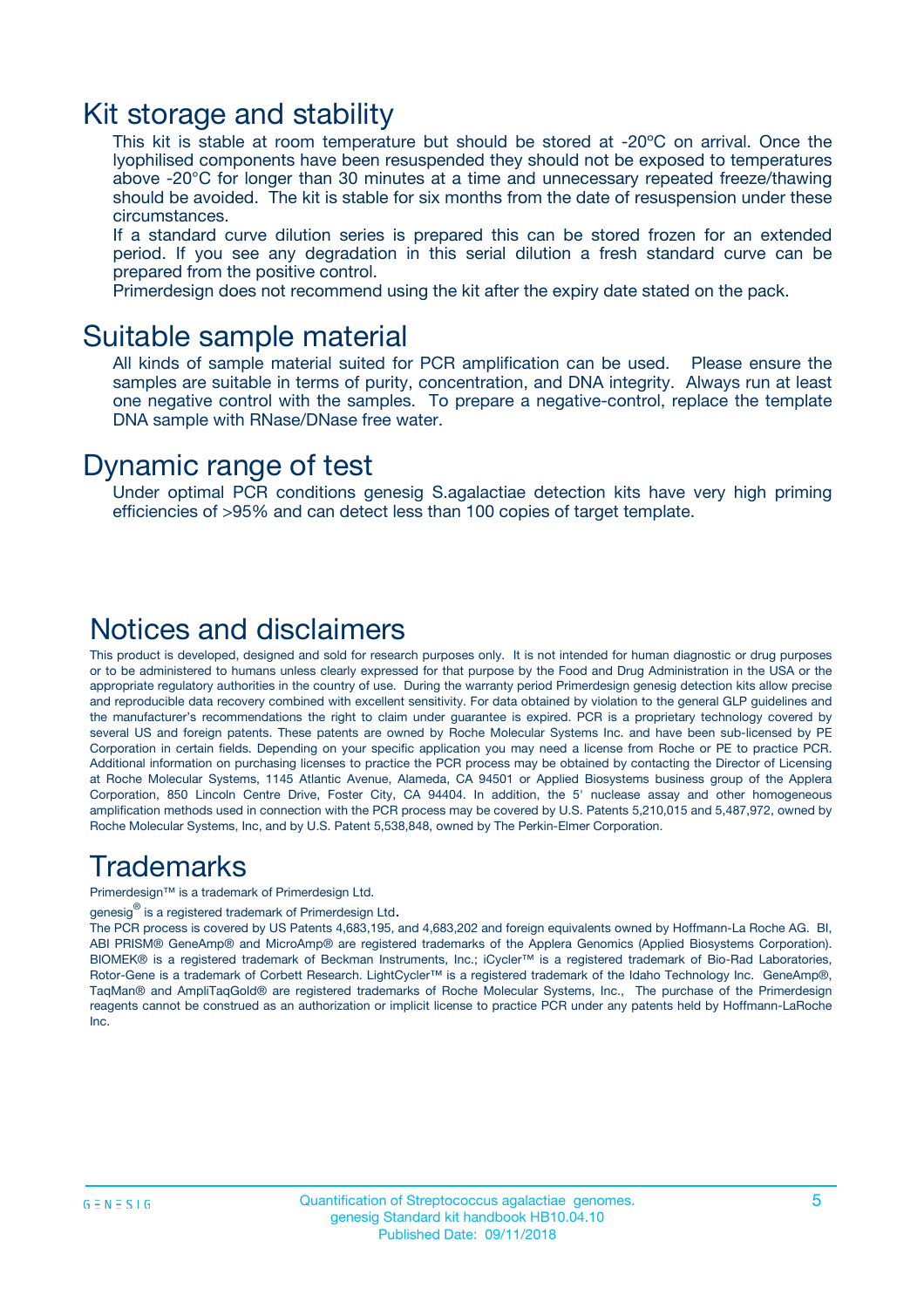# Principles of the test

#### **Real-time PCR**

A S.agalactiae specific primer and probe mix is provided and this can be detected through the FAM channel.

The primer and probe mix provided exploits the so-called TaqMan® principle. During PCR amplification, forward and reverse primers hybridize to the S.agalactiae DNA. A fluorogenic probe is included in the same reaction mixture which consists of a DNA probe labeled with a 5`-dye and a 3`-quencher. During PCR amplification, the probe is cleaved and the reporter dye and quencher are separated. The resulting increase in fluorescence can be detected on a range of qPCR platforms.

#### **Positive control**

For copy number determination and as a positive control for the PCR set up, the kit contains a positive control template. This can be used to generate a standard curve of S.agalactiae copy number / Cq value. Alternatively the positive control can be used at a single dilution where full quantitative analysis of the samples is not required. Each time the kit is used, at least one positive control reaction must be included in the run. A positive result indicates that the primers and probes for detecting the target S.agalactiae gene worked properly in that particular experimental scenario. If a negative result is obtained the test results are invalid and must be repeated. Care should be taken to ensure that the positive control does not contaminate any other kit component which would lead to false-positive results. This can be achieved by handling this component in a Post PCR environment. Care should also be taken to avoid cross-contamination of other samples when adding the positive control to the run. This can be avoided by sealing all other samples and negative controls before pipetting the positive control into the positive control well.

#### **Negative control**

To validate any positive findings a negative control reaction should be included every time the kit is used. For this reaction the RNase/DNase free water should be used instead of template. A negative result indicates that the reagents have not become contaminated while setting up the run.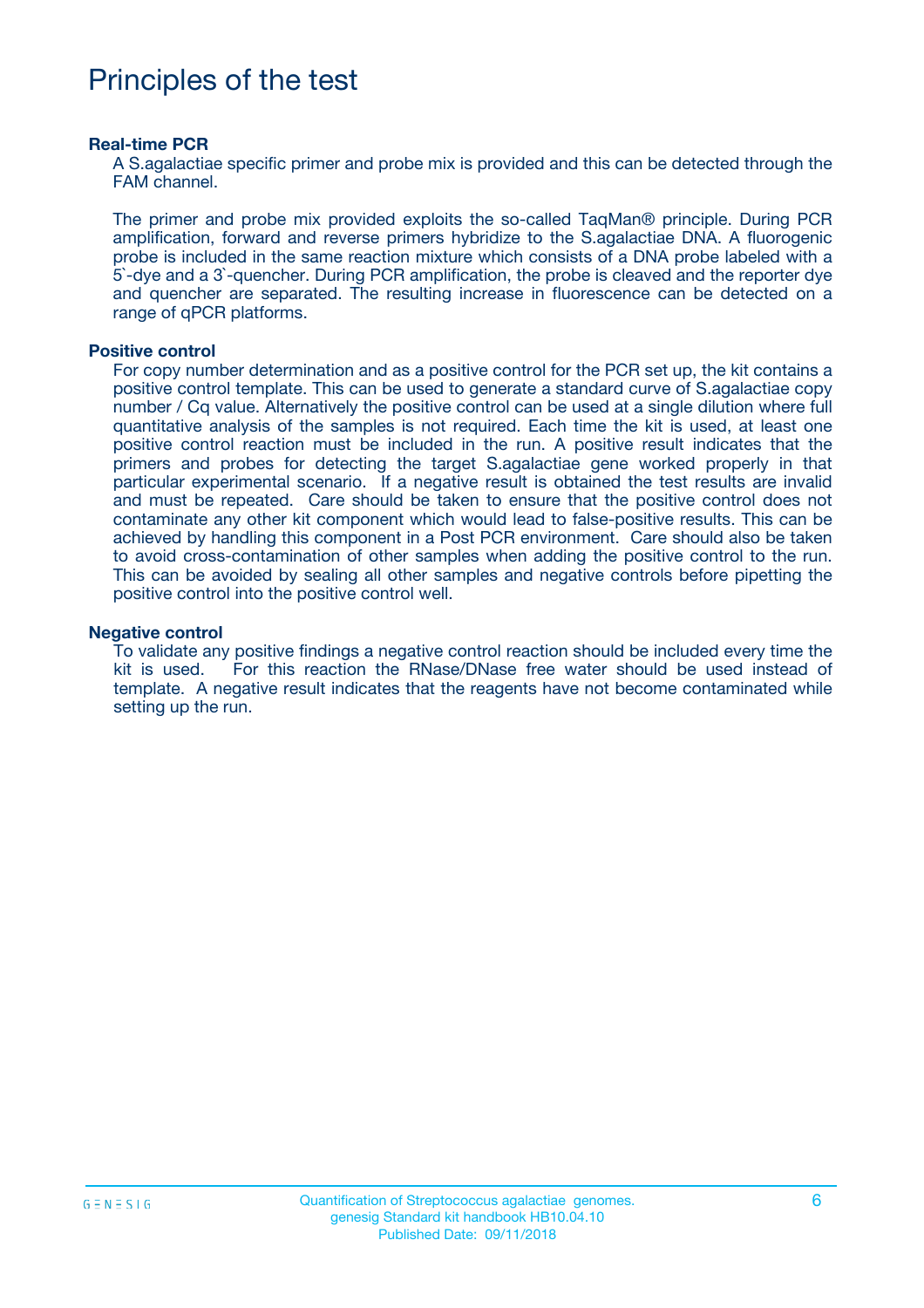## Resuspension protocol

To minimize the risk of contamination with foreign DNA, we recommend that all pipetting be performed in a PCR clean environment. Ideally this would be a designated PCR lab or PCR cabinet. Filter tips are recommended for all pipetting steps.

#### **1. Pulse-spin each tube in a centrifuge before opening.**

This will ensure lyophilised primer and probe mix is in the base of the tube and is not spilt upon opening the tube.

**2. Resuspend the kit components in the RNase/DNase free water supplied, according to the table below.**

To ensure complete resuspension, vortex each tube thoroughly.

| Component - resuspend in water        | <b>Nolume</b> |
|---------------------------------------|---------------|
| <b>Pre-PCR pack</b>                   |               |
| S.agalactiae primer/probe mix (BROWN) | 165 ul        |

### **3. Resuspend the positive control template in the template preparation buffer supplied, according to the table below:**

To ensure complete resuspension, vortex the tube thoroughly.

| Component - resuspend in template preparation buffer |        |  |
|------------------------------------------------------|--------|--|
| <b>Post-PCR heat-sealed foil</b>                     |        |  |
| S.agalactiae Positive Control Template (RED) *       | 500 µl |  |

\* This component contains high copy number template and is a VERY significant contamination risk. It must be opened and handled in a separate laboratory environment, away from the other components.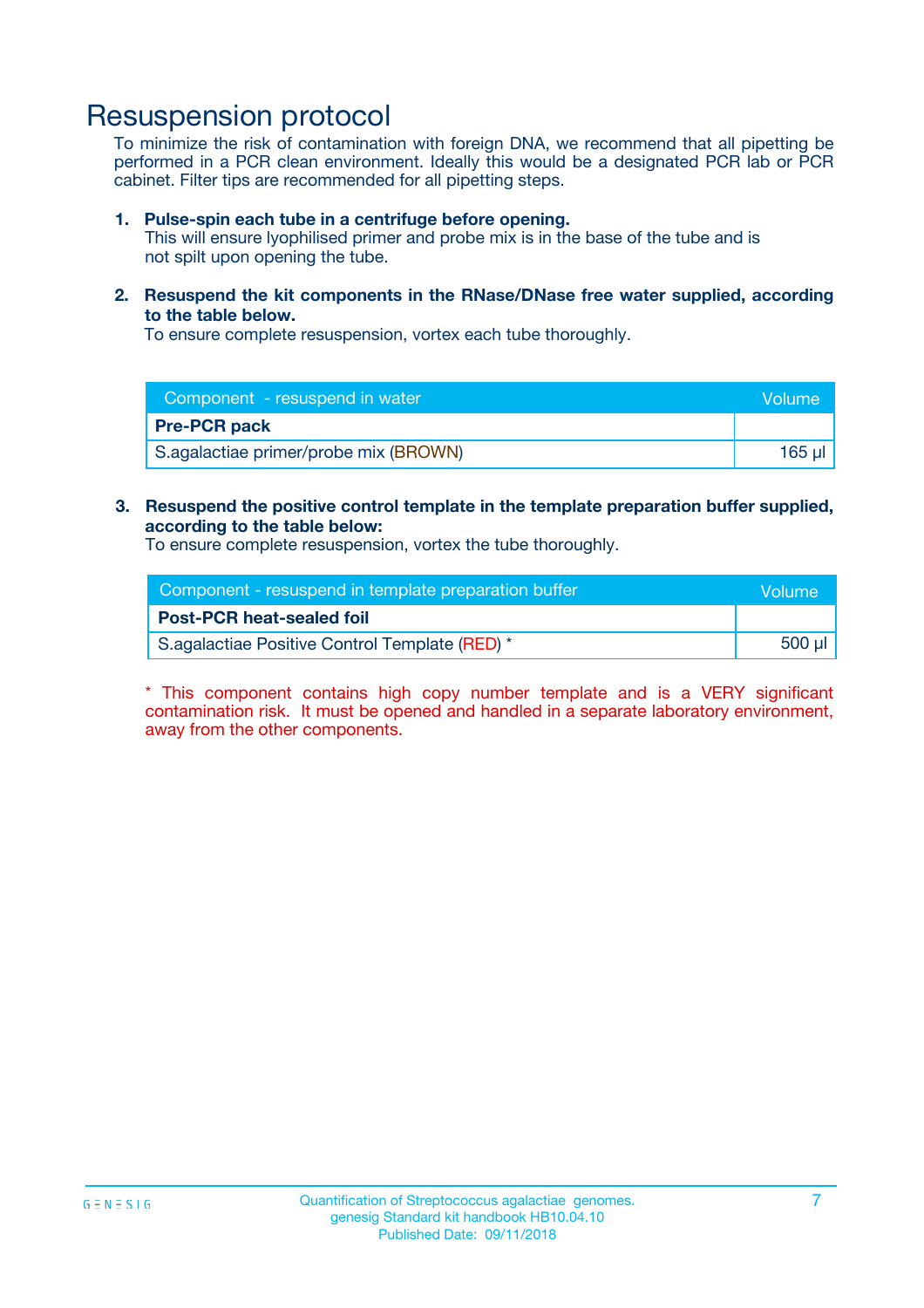# qPCR detection protocol

**1. For each DNA sample prepare a reaction mix according to the table below:** Include sufficient reactions for positive and negative controls.

| Component                                 | Volume   |
|-------------------------------------------|----------|
| oasig or PrecisionPLUS 2X qPCR Master Mix | $10 \mu$ |
| S.agalactiae primer/probe mix (BROWN)     | 1 µl     |
| <b>RNase/DNase free water (WHITE)</b>     | $4 \mu$  |
| <b>Final Volume</b>                       | 15 ul    |

- **2. Pipette 15µl of this mix into each well according to your qPCR experimental plate set up.**
- **3. Prepare DNA templates for each of your samples.**
- **4. Pipette 5µl of DNA template into each well, according to your experimental plate set up.**

For negative control wells use 5µl of RNase/DNase free water. The final volume in each well is 20µl.

**5. If a standard curve is included for quantitative analysis, prepare a reaction mix according to the table below:**

| Component                                 | Volume   |
|-------------------------------------------|----------|
| oasig or PrecisionPLUS 2X qPCR Master Mix | 10 µl    |
| S.agalactiae primer/probe mix (BROWN)     | 1 µI     |
| <b>RNase/DNase free water (WHITE)</b>     | $4 \mu$  |
| <b>Final Volume</b>                       | $15 \mu$ |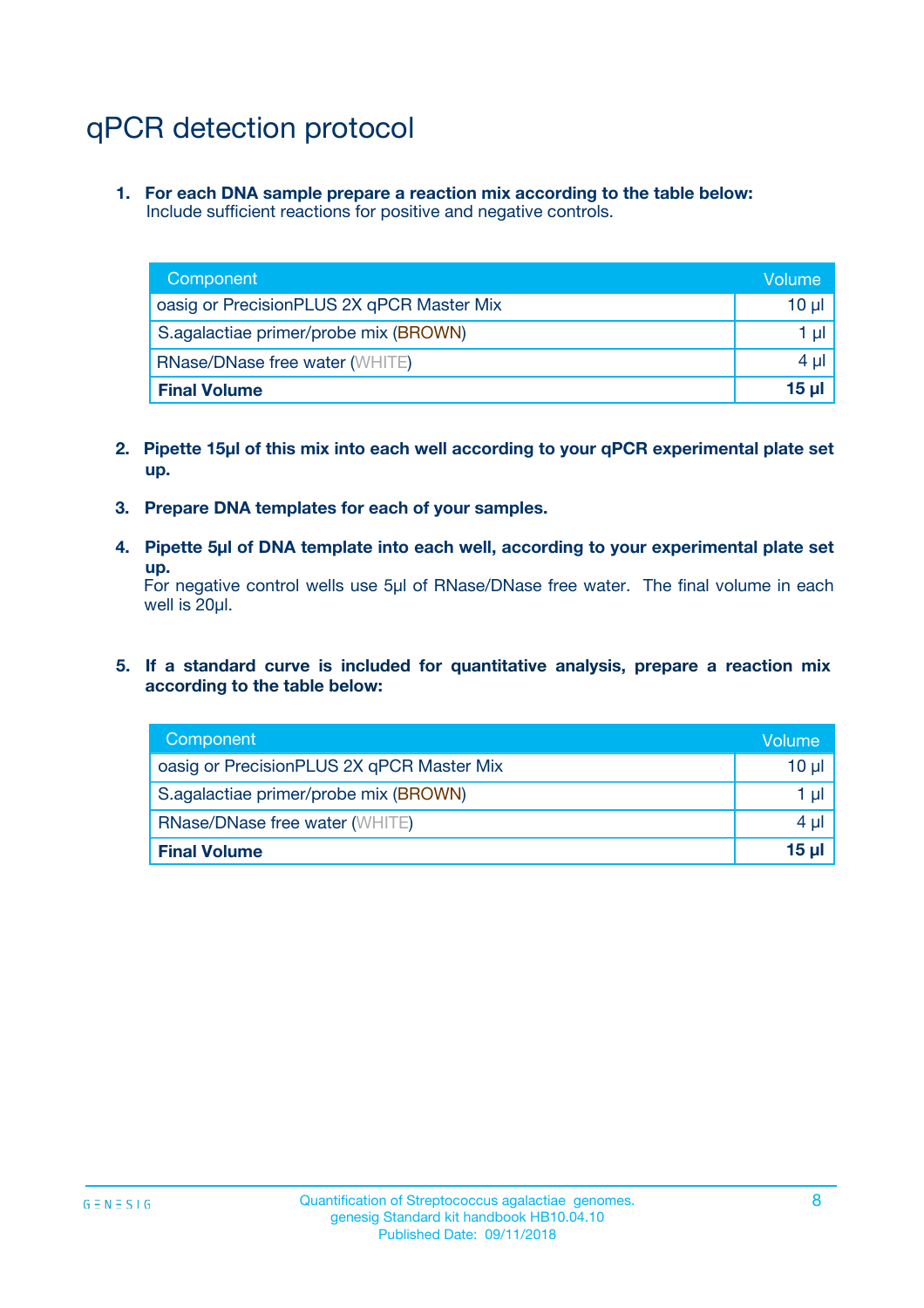### **6. Preparation of a standard curve dilution series.**

- 1) Pipette 90µl of template preparation buffer into 5 tubes and label 2-6
- 2) Pipette 10µl of Positive Control Template (RED) into tube 2
- 3) Vortex thoroughly
- 4) Change pipette tip and pipette 10µl from tube 2 into tube 3
- 5) Vortex thoroughly

Repeat steps 4 and 5 to complete the dilution series

| <b>Standard Curve</b>         | <b>Copy Number</b>     |
|-------------------------------|------------------------|
| Tube 1 Positive control (RED) | $2 \times 10^5$ per µl |
| Tube 2                        | $2 \times 10^4$ per µl |
| Tube 3                        | $2 \times 10^3$ per µl |
| Tube 4                        | $2 \times 10^2$ per µl |
| Tube 5                        | 20 per µl              |
| Tube 6                        | $2$ per $\mu$          |

7. Pipette 5µl of standard template into each well for the standard curve according to your experimental plate set up.

The final volume in each well is 20µl.

# qPCR amplification protocol

Amplification conditions using oasig or PrecisionPLUS2X qPCR Master Mix.

|             | <b>Step</b>       | <b>Time</b>     | Temp    |
|-------------|-------------------|-----------------|---------|
|             | Enzyme activation | 2 min           | 95 °C   |
| Cycling x50 | Denaturation      | 10 <sub>s</sub> | 95 $°C$ |
|             | DATA COLLECTION * | 60 s            | 60 °C   |

\* Fluorogenic data should be collected during this step through the FAM channel